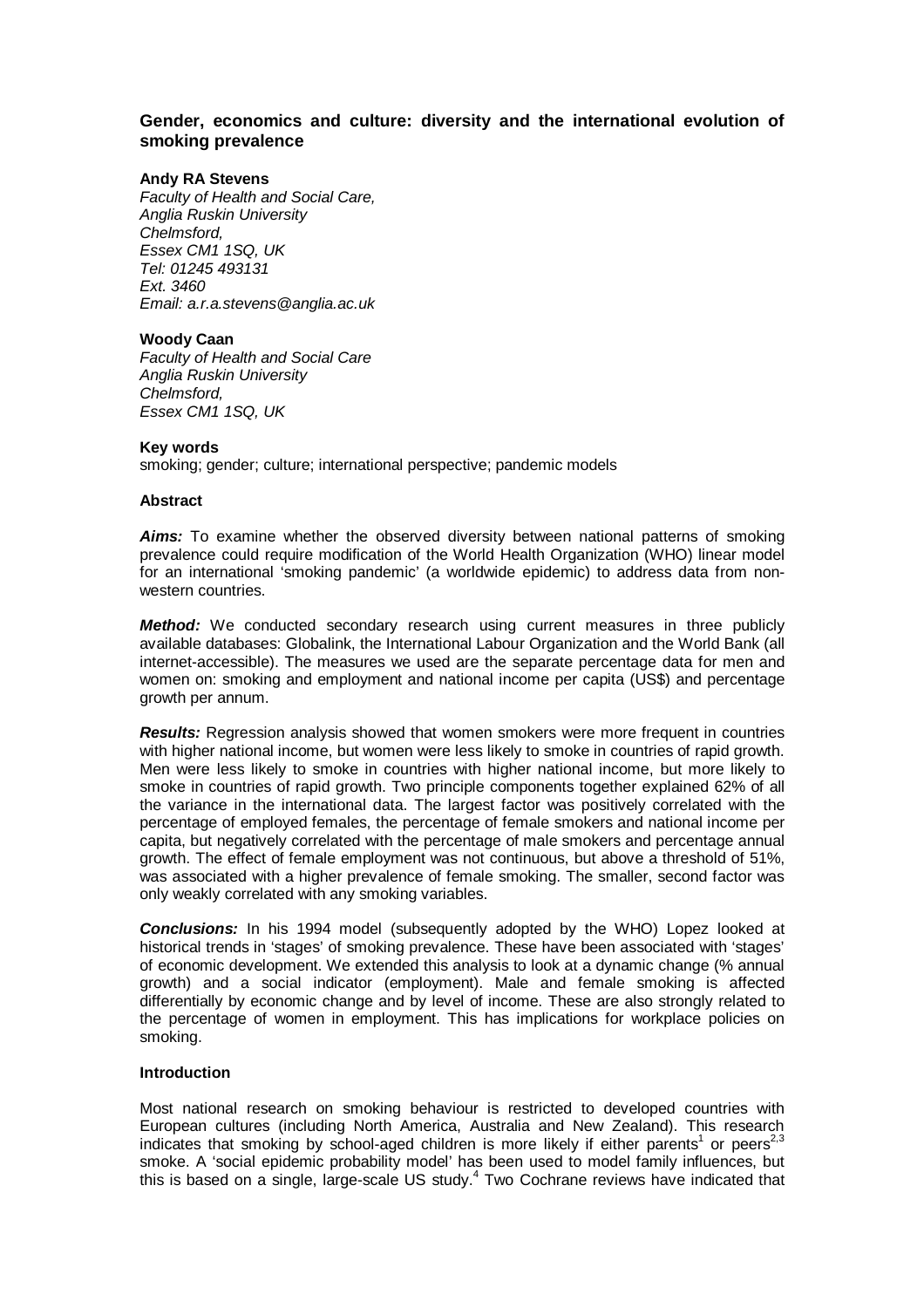smoking prevention programmes based on close relationships have no significant impact on preventing habitual smoking.<sup>5</sup> This evidence suggests that it is necessary to identify additional socio-economic factors, beyond conformity to the expectations of immediate family or peers, which could affect smoking take-up at the national population level.

The WHO has supported the collation of national smoking data, and in its 2003 comparative review of international data on tobacco prevalence uses the paradigm of a progressive 'pandemic'<sup>6</sup> or global disease outbreak to classify national smoking patterns. A pandemic is normally considered as a disease causing serious illness within a population, with human-tohuman transmission, that spreads rapidly across countries, the difference in this instance is that the transmission agent is not by infection. The WHO interpretation is based on the Lopez four-stage linear model, which identifies smoking as an epidemic.<sup>7</sup> The Lopez model derived from historical data of male and female smoking over the last century when mass-production was introduced into industry, significantly affecting tobacco consumption and smoking-related mortality rates in developed western nations. These data have been used to predict future patterns of smoking-attributable mortality (e.g. emphysema and lung cancer). Lopez assumed his model was progressive and extrapolated from European and North American data to countries with very different economies and cultures. The only non-western data cited are from Singapore. International smoking behaviour has been shown to have regional patterns. The subsequent WHO review placed individual nations within Lopez stages, and this classification is used in other studies of developing nations to indicate the stage of 'evolution' of smoking prevalence.<sup>9,10</sup> The common assumption across this literature is that developing countries will evolve similar patterns of male and female smoking to the historical trends in the developed nations. Lopez postulated that public health interventions might be more effective in the initial stages. This 'evolution' does not take into account the global marketing of tobacco and the fact that international companies strategically target regions and groups of consumers for increased uptake of smoking. There are also many socio-economic and cultural variables that might influence different male or female smoking patterns measured, between nations. These variations are found between countries within the same Lopez stage of progression.

Explanatory factors proposed in the past included:

- relative cost and affordability for low-income consumers; $11,12$
- political factors such as ideological diversity<sup>13</sup> and commitment to public health measures. $14, 15$

The authors were struck by marked gender differences in smoking reported in Southern Asian countries, and in some cases (e.g. China) these have not 'progressed' over time.<sup>16</sup> Cultural and religious influences on the position of women in each society could affect smoking decisions. In the 21<sup>st</sup> century, interest has arisen in the potential influence of Islam on smoking by believers, given modern knowledge of its damaging effect, $17$  and differential economic effects on female and male smoking between the Canadian provinces.<sup>18</sup>

We aimed to investigate the influences of economic development on men and women using the most diverse international data accessible.

# **Methods**

#### **Data sources**

Smoking prevalence statistics were derived from Globalink<sup>19</sup> in 2005, based on national data collected up to 2002 for a total of 134 countries (note: data sets were sometimes incomplete). For 121 nations, separate figures were given for the current percentage of adult male and of adult female smokers. For 12 nations, an aggregate percentage for male plus female smokers was provided. Employment statistics for men and women in these countries, where available (56 nations), were obtained from the International Labour Organization.<sup>20</sup> Figures for gross national income (US dollars per capita: 78 nations, range \$530–\$37,750) and for percentage annual growth (105 nations, range -11.0%  $-$  15.2%) were taken from World Bank data.<sup>2</sup> Following external statistical scrutiny of our preliminary findings, we added national data on population size from the CIA's The World Factbook.<sup>22</sup>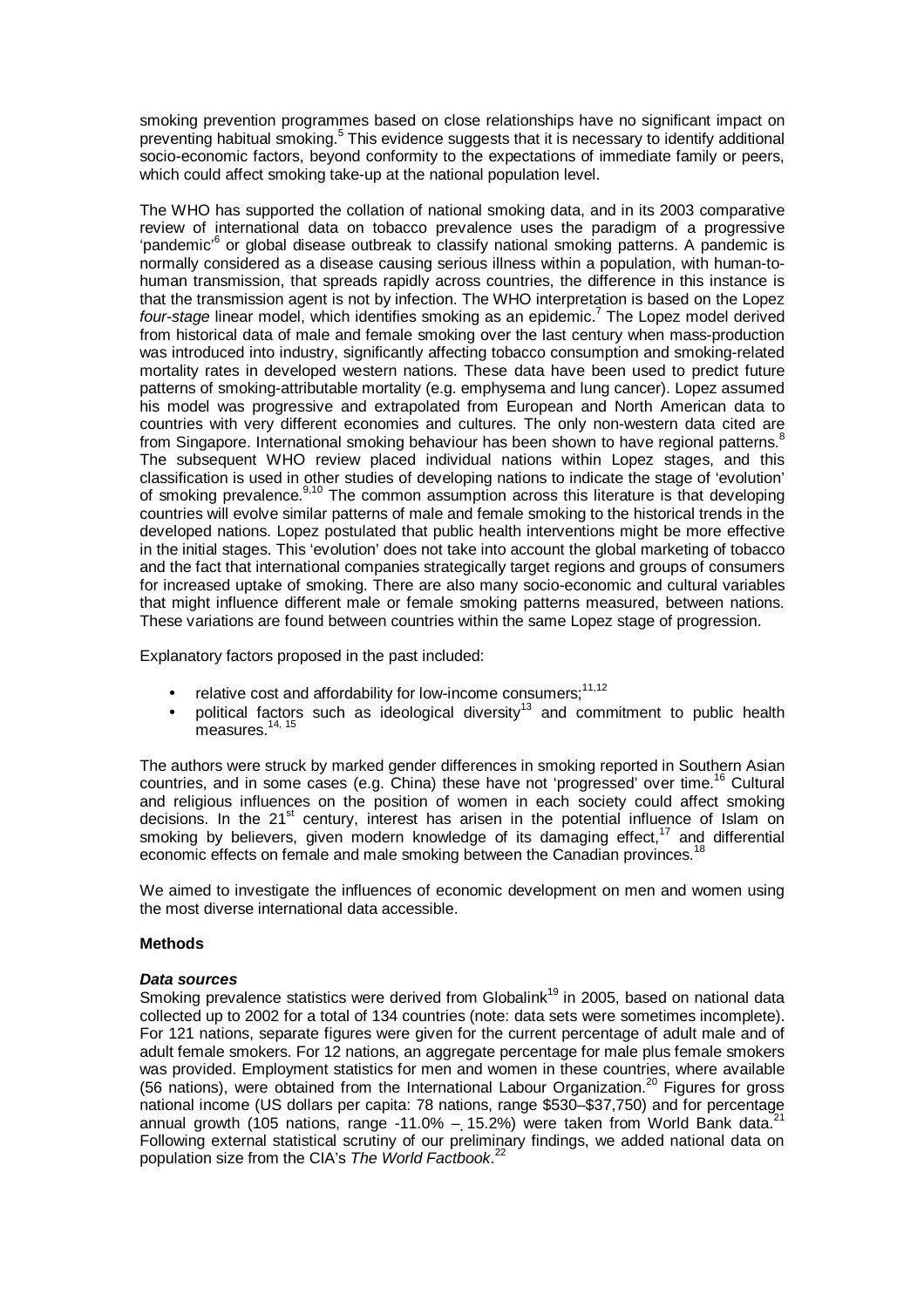# **Statistical analysis**

The existing model described historical trends in male and female smoking prevalence related to different 'stages' of national economic development. An initial exercise with 2002 prevalence data from Globalink was unable to fit many individual countries' levels of smoking (especially for women) with their 'stage' of national development. As an indicator of socioeconomic context, we added the dimensions of women in employment and rate of recent annual economic growth. Data were entered into an SPSS statistical database. An exploratory analysis using bivariate correlations (Pearson's r) across all pairs of variables identified the strength and direction of possible relationships. This analysis was followed by linear regression of the parameter-pairs most strongly related to male or female smoking, and by a factor analysis (principle components) across all the complete data available (46 sets). Inspection of scatter-gram plots confirmed the general nature of inter-relationships and the variable of female employment appeared to separate into strata on such plots. Therefore we conducted a one-way analysis of variance across groups of nations banded by percentage female employment (20%-wide bands produced four distinct strata). These bands began at 12% employment (Jordan reported this lowest figure, with the highest rate at 80% for China). External advice had raised concerns about potential inhomogeneity of variance (heteroscedasticity<sup>23</sup>), so we repeated the inter-group comparisons using the nonparametric Kruskal-Wallis test. Because we were aware of potential threshold effects in cultural norms for female employment, we also performed t-tests on mean percentages of male and female smokers, for a range of female employment cut-offs. Percentage male employment varied much less than female employment, and as it did not prove an important variable for smoking, will not be detailed in the results below. Our statistical advice had queried the potential confounding effects of using nations with different size populations, but with multiple tests using all data or stratifications, no significant impact was detectable on any smoking variable, nor on female employment. Full data sets (e.g. annual percentage growth) were rarely present for the very smallest populations (only 2/17 nations with under 2 million inhabitants).

# **Results**

Income and percentage growth had different effects on male and female smoking. Women were more likely to smoke in countries with higher national income (n=72, standardized regression slope Beta +0.293, p=0.012), but less likely to smoke in countries of rapid growth (n=97, Beta -0.371, p < 0.001).Men were less likely to smoke in countries with higher national income (n=72, standardized regression slope Beta  $-0.553$ , p < 0.001), but more likely to smoke in countries of rapid growth ( $n=97$ , Beta +0.246,  $p=0.015$ ). Figure 1 shows the national relationships with income and growth for men and Figure 2 for women.

Correlations suggested that percentage female employment related significantly to at least three other variables. Using a factor analysis (without rotation) reduced our six relevant variables to two principle components that together explained 62% of all the variance in the international data. The largest factor was positively correlated with the percentage of employed females ( $r=0.716$ ), the percentage of female smokers ( $r=0.427$ ) and national income per capita (r=0.800), but negatively correlated with the percentage of male smokers  $(r=0.833)$  and percentage annual growth  $(r=0.435)$ . The second, smaller component was positively correlated with percentage annual growth and negatively correlated with male employment, but only weakly correlated with the smoking variables. We also analyzed smoking in those countries that only reported aggregated data from both men and women and found no significant relationships with any other variables. The inclusion of population as a further variable in factor analysis confirmed that it had no relationship to the smoking variables.

The effect of female employment may not have been continuous across the observed range from 12% to 80%. Using four groups in 20% bands of female employment, one-way analysis of variance showed significant divergence between groups in terms of percentage female smokers. This stratified relationship with female smoking was confirmed with a test that is not sensitive to heteroscedasticity in data distributions (n=55, Kruskal-Wallis test df3, p=0.034). The highest levels of female smoking were in the group with employment between 52% and 61%, and the lowest levels in the employment stratum 32% to 51%.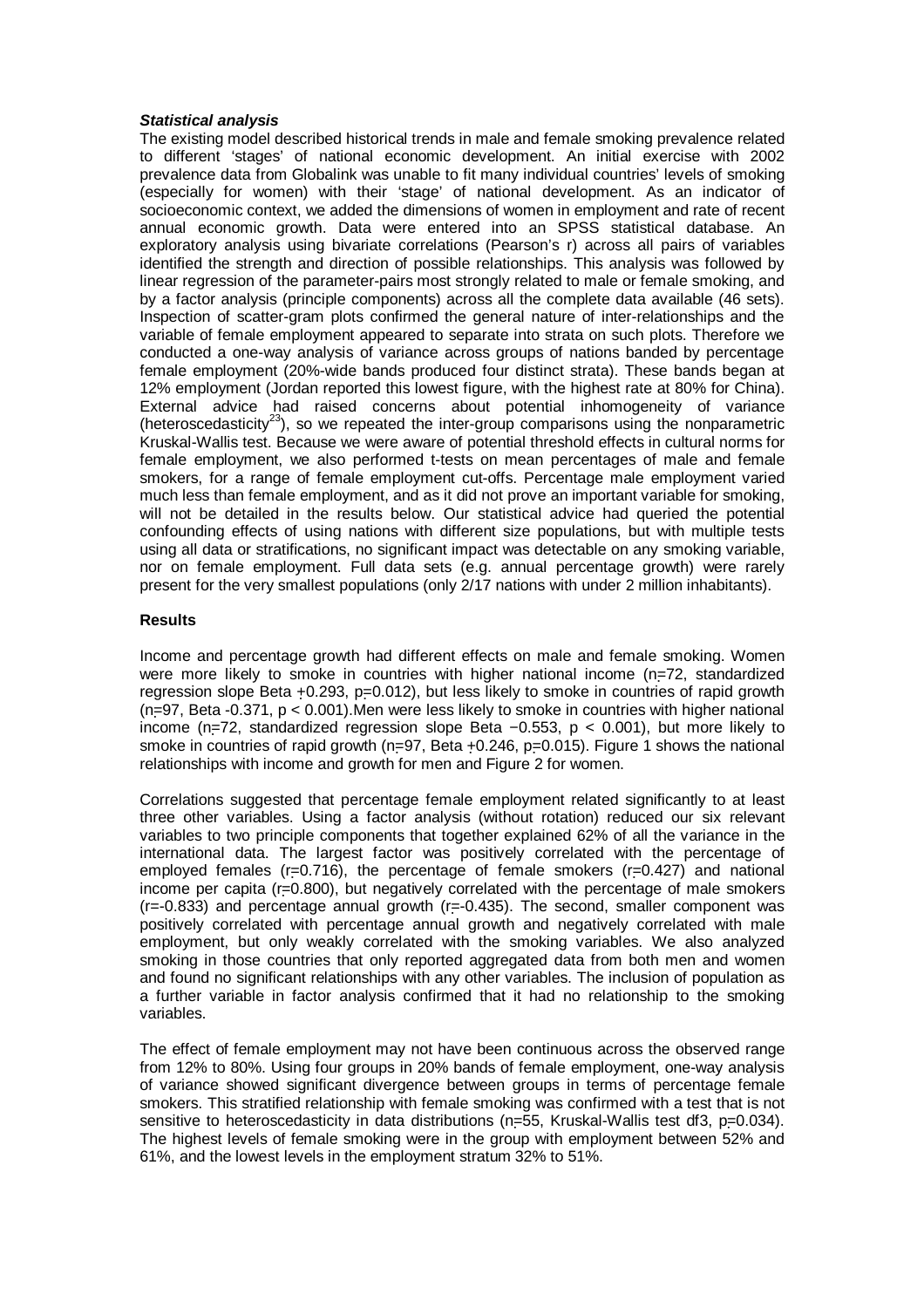

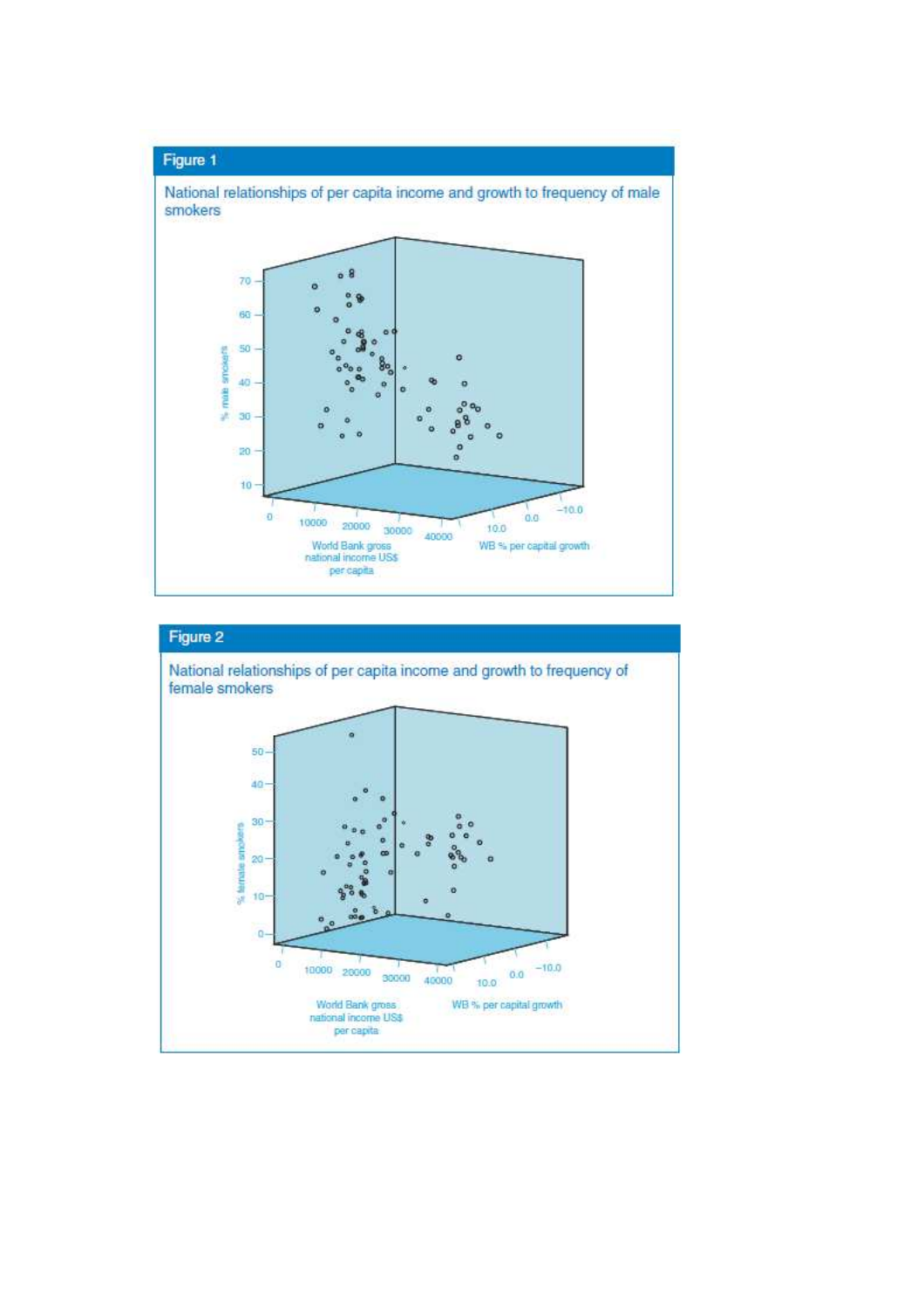Using 51% as the employment cut-off point there were significant differences in the prevalence of female smoking (mean difference 8.02%, CI 2.21–13.82%, t-test p=0.008) across 55 countries with complete data. At this 51% threshold for female employment, there was no significant difference in male smoking (t-test).

# **Discussion**

The Lopez model remains valuable in describing trends based on historical western records. However, we postulated that cultural factors such as restrictions on women's economic and social roles may influence smoking behaviour at the population level. Cross-sectional data were used to examine the relationship between smoking and other variables. We found that the percentage of women in employment helps explain some of the variation in both female and male smoking in relation to measures of economic development. The impact of female employment is greatest for smoking in women, but there may be a threshold for this effect at around 51% employment. Female employment is only an indicator of freedom or restriction within a society: a full description would include educational opportunities, family structures, religious norms and both group and individual behaviours. Female employment will also expose non-smoking women to additional (passive smoking) risk. We were unable to include measures of advertising and marketing strategies by international tobacco companies, but these are likely to vary with disposable income, social interactions and legal constraints. In poor countries with rapid economic growth, this manipulation of new markets may multiply our observed effect of growth on male smoking.

# **Strengths and weaknesses**

The strength of this study is that we have used independent data sets to gain a fuller explanation of international patterns of smoking. These data derived from a wide range of cultures and all geographical regions. Our cross-sectional study explored patterns across different populations, not trends over time. These data have also been used with graphic effect in global mapping of smoking-related activities.<sup>7</sup> Future research should combine longitudinal and cross-sectional dimensions.

A limitation of this investigation is that many nations did not provide a complete data set. For example, countries reporting only aggregate prevalence of smoking across all adults did not show any consistent pattern. Internationally, the very poorest countries or those disrupted by war or political instability have not contributed data to our sample. There are other factors such as economic inequalities within a population that could influence the validity of our averaged economic measures between countries. We have used two economic measures and only a single socioeconomic indicator. Future studies might extend this to other measures such as literacy or regulatory structures.

# **Policy Implications**

Our study suggests that it is unwise to rely on a linear progressive model to predict the 'evolution' of smoking across diverse populations. More than one factor may determine growth in smoking prevalence, and there may be interactions between social and economic development variables. It has been suggested that re-evaluation of the damaging effects of smoking could dramatically impact on the cultural context for smoking in religious communities with prohibitions on the use of other drugs, such as alcohol. Although tobacco is not mentioned in any primary sources of Islamic law, some authorities have declared it either 'prohibited' or 'discouraged'. South Asian scholars, influential with British Muslims, have yet to declare prohibition. $16$ 

Changes in female employment could potentially amplify the uptake of smoking, especially in an environment of targeted marketing. The implication of this is that workplace 'no smoking' policies could play an important part in inhibiting the evolution of the 'pandemic' for employees, particularly women in developing countries where the majority of people live.